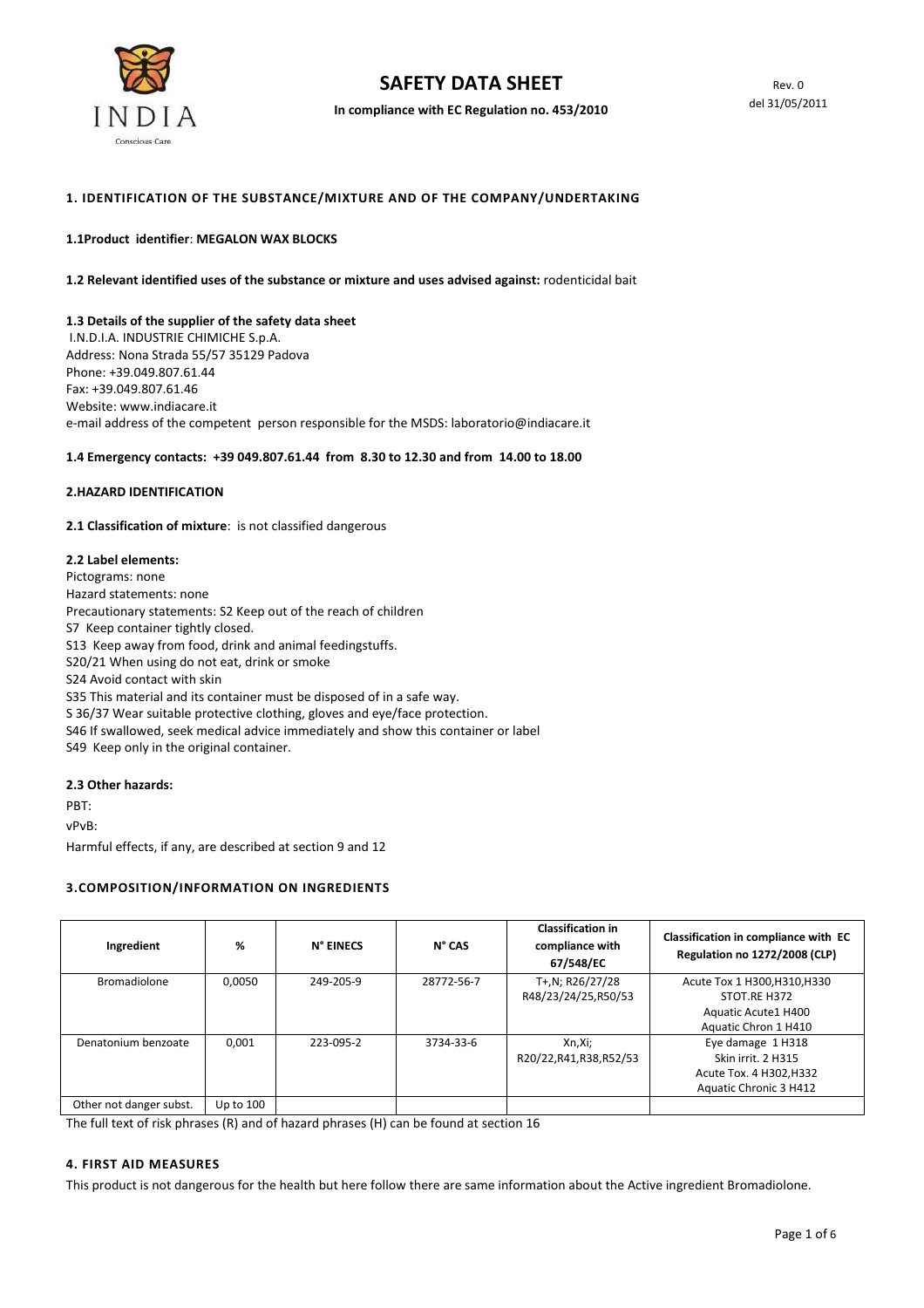

#### In compliance with EC Regulation no. 453/2010

## 4.1 Description of first aid measures

Way of exposure:

- General indications: In any case, it's better to seek medical advice. Do not give any substance through mouth to unconscious people.
- Skin contact: Wash skin immediately with soap and plenty of water.
- Eye contact: Flush eyes immediately with plenty of water for at least 15/20 minutes lifting eye lids. If eyes are still red and there is still nuisance, consult an ophthalmologist
- Ingestion: Flush mouth with water.
- Inhalation: Bring person to open air.

### 4.2 Most important symptoms and effects, both acute and delayed:

Bromadiolone is a second-generation single-dose anticoagulant rodenticide. It disrupts the normal blood clotting mechanisms resulting in increased bleeding tendency and, eventually, profuse haemorrhage and death.

- Harmful to skin contact; could be absorbed and cause internal haemorrhage.
- Harmful if swallowed; serious risk of internal haemorrhage
- Harmful if inhaled; serious risk of internal haemorrhage
- Soil and water could be contaminated.
- Symptoms may be associated to increased bleeding tendency.

### 4.3 Indication of any immediate medical attention and special treatment needed:

Advice for the doctor: Like all anticoagulant rodenticides, bromadiolone is structurally similar to vitamin K. Blood forms a clot at the site of injury by virtue of a complicated 'clotting cascade', involving numerous clotting factors. The clotting factors are made in the liver as inactive precursors, converted to active form and allowed to circulate in the bloodstream. Vitamin K is employed in the liver in the activation process, and is used in a continuous cyclic process involving several enzymes. The anticoagulant rodenticides block these enzymes, preventing regeneration of the vitamin K and preventing activation of the clotting factors.

- 1. To check the prothrombinic activity many times, also after a few days, particularly if the quantity swallowed is high. Diagnosis: changes in prothrombin time (symptoms and clotting tests)
- 2. Treatment: vitamin K1.
- 3. In animals and particularly in pets, vitamin K1 can be given even in absence of alterations of the coagulation, because of the gravity of the haemorrhage which can appear in case of ingestion.

#### Other Medical data:

1991-1999 115 calls related to bromadiolone (Milan Poisons Center), 98 of which involved clinical cases among humans or animals. Exposure mostly via ingestion, 55% of cases under the age of 4 years. Symptoms: Symptoms reported for 11 cases and included vomiting, gastric pyrosis itching, and haematological problems in 1 case.

#### 5. FIREFIGHTING MEASURES

5.1 Extinguishing media: inert gases, foam, chemical powder, CO2. Extinguishing media which must not be used for safety reasons: water

5.2 Special hazards arising from the substance or mixture : in a fire toxic gas may be released

5.3 Advice for firefighters: self-contained breathing equipment and protective clothing

### 6.ACCIDENTAL RELEASE MEASURES

6.1 Personal precautions, protective equipment and emergency procedures: Avoid contact with eyes and skin. Prevent the access of children and domestic animals.

6.2 Environmental precautions: Prevent the product from reaching surface waters. Do not contaminate foodstuffs with the product

6.3 Methods and material for containment and cleaning up: Collect the product with mechanical means, store it in tight containers and dispose of according to indications given at section 13.

## 7. HANDLING AND STORAGE

7.1 Precautions for safe handling: take all necessary measures to avoid contact. Protect eyes and skin. When using do not eat, drink or smoke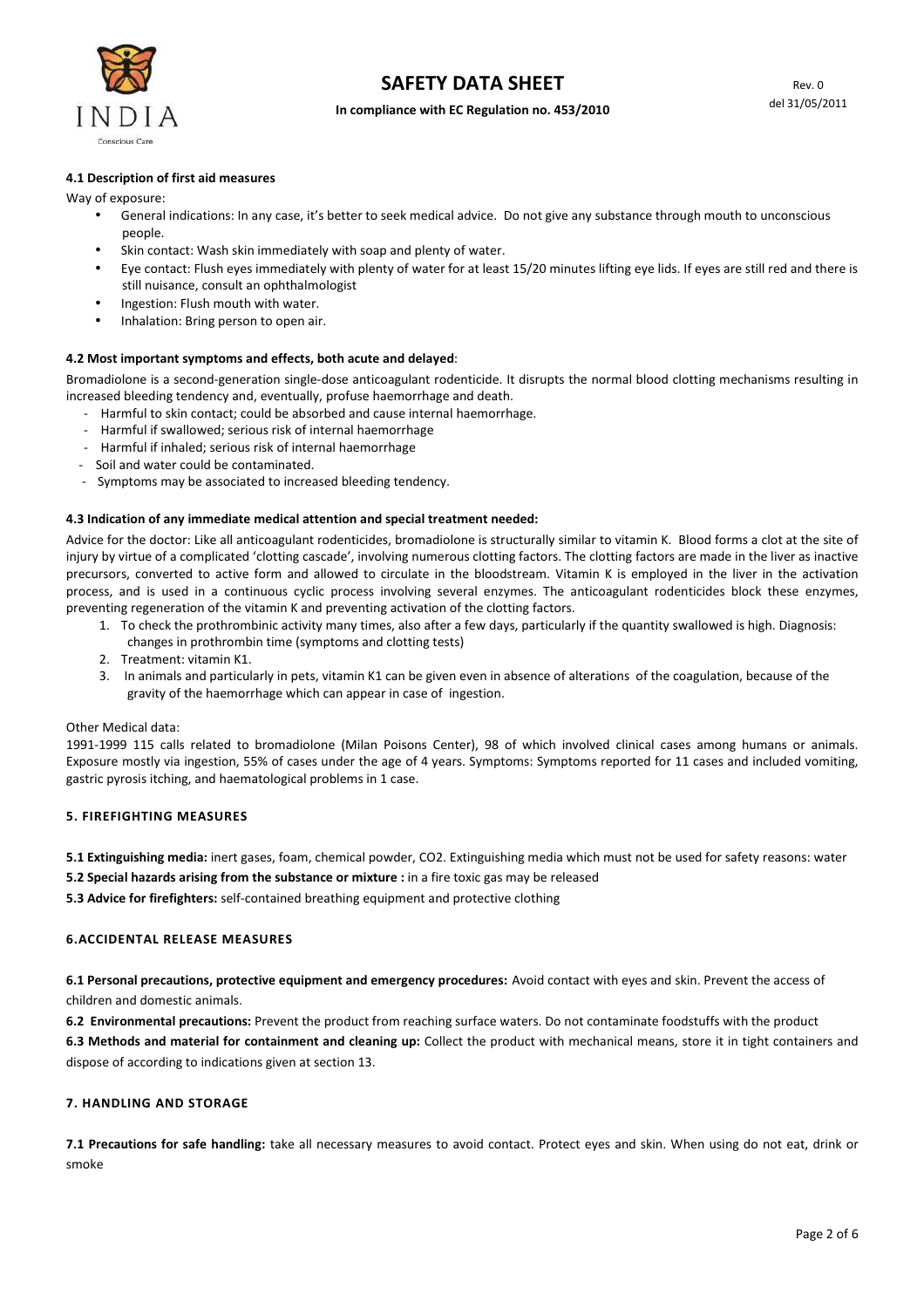

# In compliance with EC Regulation no. 453/2010

7.2 Conditions for safe storage, including any incompatibilities: keep container tightly closed in cool and dry places, out of the reach of unauthorized people, away from foodstuffs and domestic animals. Protect from direct sunlight. Keep away from ignition sources. Provide ventilation/air suction on workplaces.

7.3 Specific end use:

# 8. EXPOSURE CONTROLS/PERSONAL PROTECTION

## 8.1 Control parameters:

National – not applicable EU – not applicable Biological – not applicable DNEL – not applicable PNEC - not applicable

## 8.2 Exposure controls:

Respiratory Protection: not necessary Hand protection: Gloves for chemical products. Periodical replacement required. Eye protection: Goggles Skin protection: Suitable protective clothing. Periodical replacement required. All usual precautions for chemical products handling should be followed.

# 9. PHYSICAL AND CHEMICAL PROPERTIES

# 9.1 Information on basic physical and chemical properties:

Physical state: solid Colour : red Odour: characteristic pH: 7.14 (1% aqueous dilution) Flash point: 292°C Flammability: not highly flammable Comparative density: 1.026 g/ml

## 9.2 Other information:

# 10. STABILITY AND REACTIVITY

10.1 Reactivity: none

10.2 Chemical stability: stable in original unopened package and at recommended storage conditions

- 10.3 Possibility of hazardous reactions: none
- 10.4 Conditions to avoid: none

10.5 Incompatible materials: none

10.6 Hazardous decomposition products: none

# 11. TOXICOLOGICAL INFORMATION

11.1 Information on toxicological effects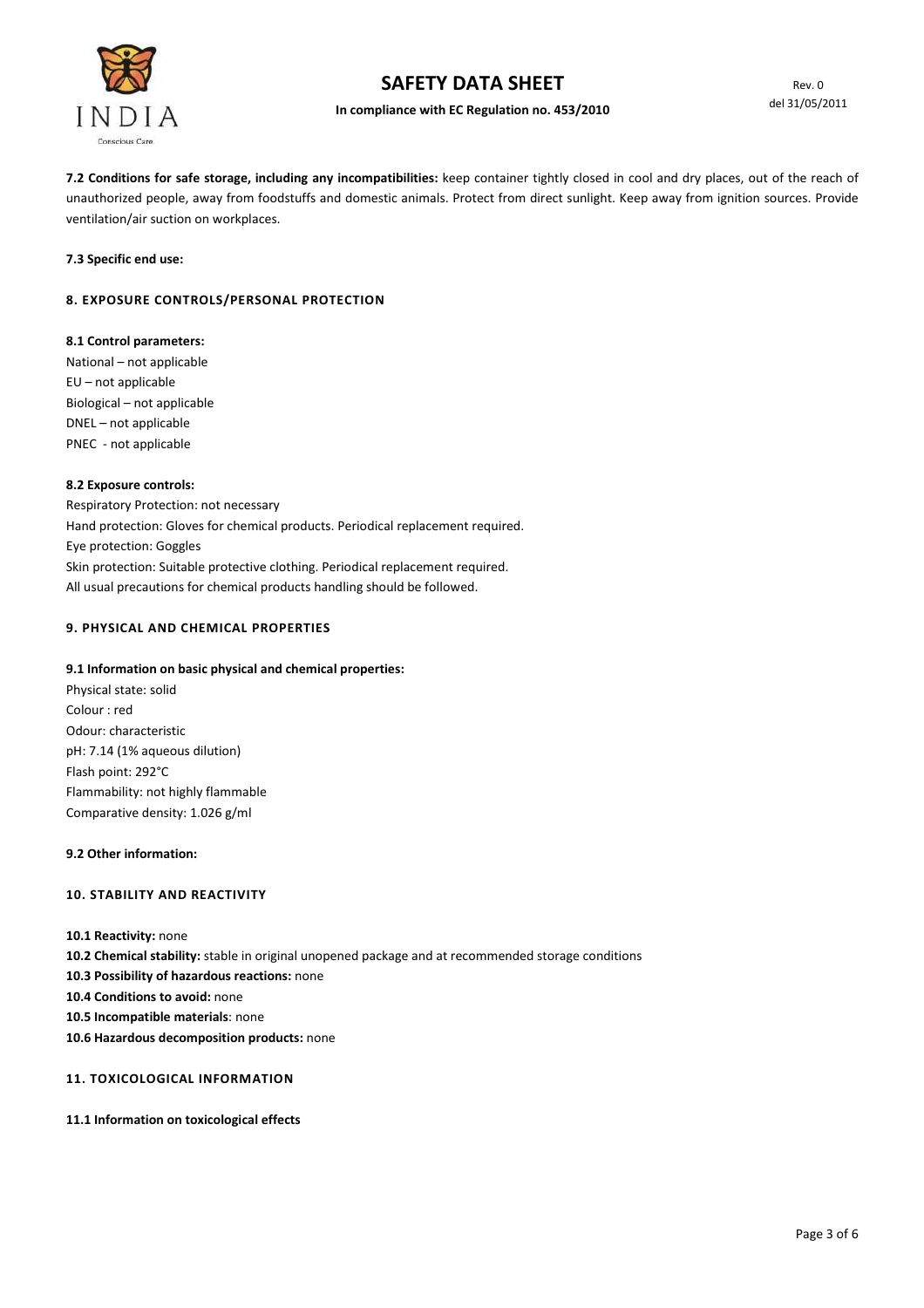

Megalon Wax Blocks is not eye irritant (study n° JRF 407-1-01-1862 of JAI research foundation-2011)

Megalon Wax Blocks is not skin irritant (study n°JRF 406-1-01-1861 of JAI research foundation-2011)

Megalon Wax Blocks is not dangerous for the health but below is toxicological information about active ingredient Bromadiolone: Rat LD50 oral acute 1,31 mg/kg bw (male and female rats combined 95%) Dog LD50 oral acute 8,1mg/kg bw Rat LD50 dermal acute 23,31 mg/kg bw (male and female rabbits combined) Rat LC50 inhalation acute 0,43 µg/L (males and females combined) Rat NOAEL 2.5 µg/ kg bw/day Rabbit NOAEL 0.5 µg/kg bw/day (rabbit) Maternal toxicity (rabbit): LOAEL 2 µg/kg bw/day/ NOAEL < 2 µg/kg bw/day Developmental toxicity (rabbit): LOAEL 2 µg/kg bw/day/NOAEL 4 µg/kg bw/day

## 12. ECOLOGICAL INFORMATION

Megalon Wax Blocks is not dangerous for the environmental but below ecotoxicological information on the dangerous substances is provided:

### 12.1 Toxicity:

Bromadiolone: Toxic effects on fish, plankton and other organisms. Limited risk for the waters. Oncorhynchus mykiss 96 h LC50 = 2.86 mg/L (nominal) Daphnia magna 48 hours immobilization EC50 = 5.79 mg/L (nominal) Pseudokirchneriella subcapitata 72 hours growth inhibition (gr) ErC50 = 1.14 mg/L (geometric mean of the initial measured conc. and half the LOQ) Activated sludge 3 hours respiration inhibition EC50 = 132.8 mg/L (extrapolated) Effects on earthworms or other soil non-target organisms Acute toxicity to Eisenia fetida 13 days LC50 = 918 mg/L wet soi Effects on terrestrial vertebrates Acute toxicity to mammals LD50 = 1.31 mg/kg bw (rat) Acute toxicity to birds LD50 = 134 mg/kg bw (Japanese quail) Dietary toxicity to birds 10-day LC50 = 28.9 mg/kg food Reproductive toxicity to birds NOEC = 0.26 mg/L drinking water (Japanese quail) Denatonium benzoate: Fishes LC50 (96h) : >1000mg/L LC50 (shrimp)(96h): >400mg/L Daphnia magna EC50 (48h):13mg/L

#### 12.2 Persistence and degradability:.

Bromadiolone: Bromadiolone is not readily biodegradable under environmentally relevant conditions or during sewage treatment processes. Route and rate of degradation in water: No hydrolysis was found at the investigated pH 7 and 10, so hydrolysis of bromadiolone is not expected to be a significant process in the environment. pH 9, 50°C: no hydrolysis of bromadiolone during the 120 days test. Photolytic/photo-oxidative degradation Natural sunlight at latitude 52° N, aqueous solution:

DT50 = 2.98 minutes (summer) and 30.4 minutes (winter) at a quantum yield of 0.25.

DT50 = 74.5 minutes (summer) and 768 minutes (winter) at a quantum yield of 0.01.

Denatonium benzoate:

In water: abiotic degradation 10%aftern 30 days at 25°C all Ph values

#### 12.3 Bioaccumulative potential:

Bromadiolone: Bioconcentration tests failed due to high mortalities. BCF (calculated from a log Kow of 3.8) = 339.

Denatonium benzoate: LogPow=0,9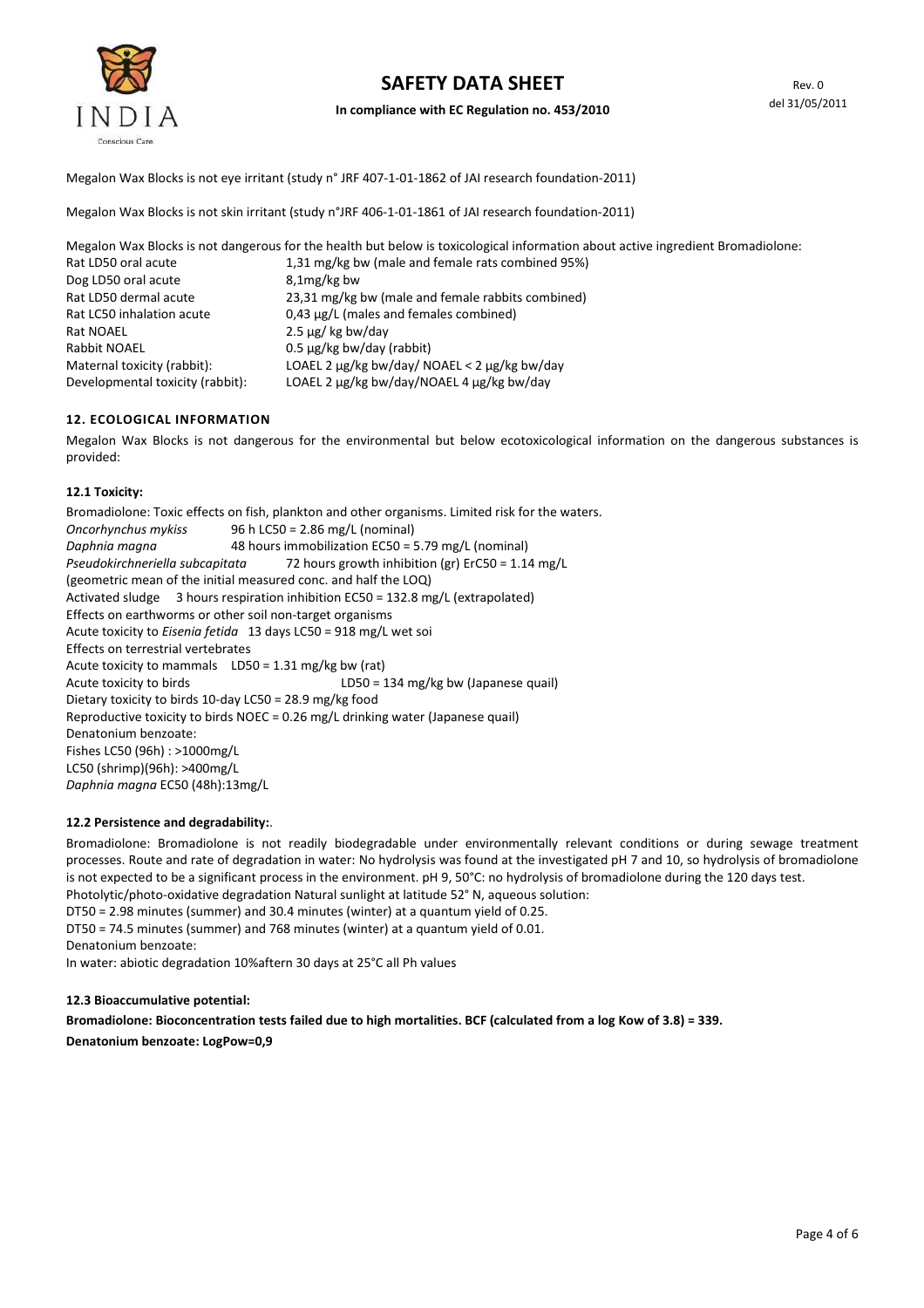

## In compliance with EC Regulation no. 453/2010

#### 12.4 Mobility in soil:

Bromadiolone: Soil distribution (partition) coefficient (KD): 71.2-1250 mL/g (adsorption)Soil adsorption coefficient normalized for organic carbon content (KOC): 3530 to 41600 mL/g (adsorption), average value 14770 mL/g used for calculations.No pH dependence observed. Bromadiolone is considered slightly mobile to non-mobile in soil Denatonium benzoate: N.D.

#### 12.5 Results of PBT and vPvB assessment:

Bromadiolone: P screening criterion for water is fulfilled and in addition, bromadiolone fulfils the soil P criterion of REACH taking the toxic and persistent metabolites into consideration.

B screening is under revision. T criterion is fulfilled for bromadiolone. To summarize, the uncertainties with regard to the B-criterion cannot be clarified at the moment and bromadiolone should be considered as a potential PBT substance. Denatonium benzoate: N.D.

12.6 Other adverse effects: Bromadiolone: N.D. Denatonium benzoate: N.D.

# 13. DISPOSAL CONSIDERATIONS

13.1 Waste treatment methods: dispose of as toxic waste

### 14. TRANSPORT INFORMATION

- 14.1 UN number: 14.2 UN proper shipping name: 14.3 Transport hazard class: 14.4 Packing group:
- Transport classification: Marine pollutant:
- IMO:

IATA:

## 15. REGULATORY INFORMATION

## 15.1 Safety, health and environmental regulations/legislation specific for the substance or mixture:

15.2 Chemical safety assessment: no chemical safety assessment has been conducted for the compound and the substances therein contained.

## 16. OTHER INFORMATION

Integral text of H, R phrases:

- H300 Fatal if swallowed
- H302 Harmful if swallowed
- H310 Fatal in contact with skin
- H315 Causes skin irritation
- H318 Causes serious eye damage
- H330 Fatal if inhaled
- H332 Harmful if inhaled
- H372 Causes damage to organs (state all organs affected, if known) through prolonged or repeated exposure
- H400 Very toxic to aquatic life
- H410 Very toxic to aquatic life with long lasting effects